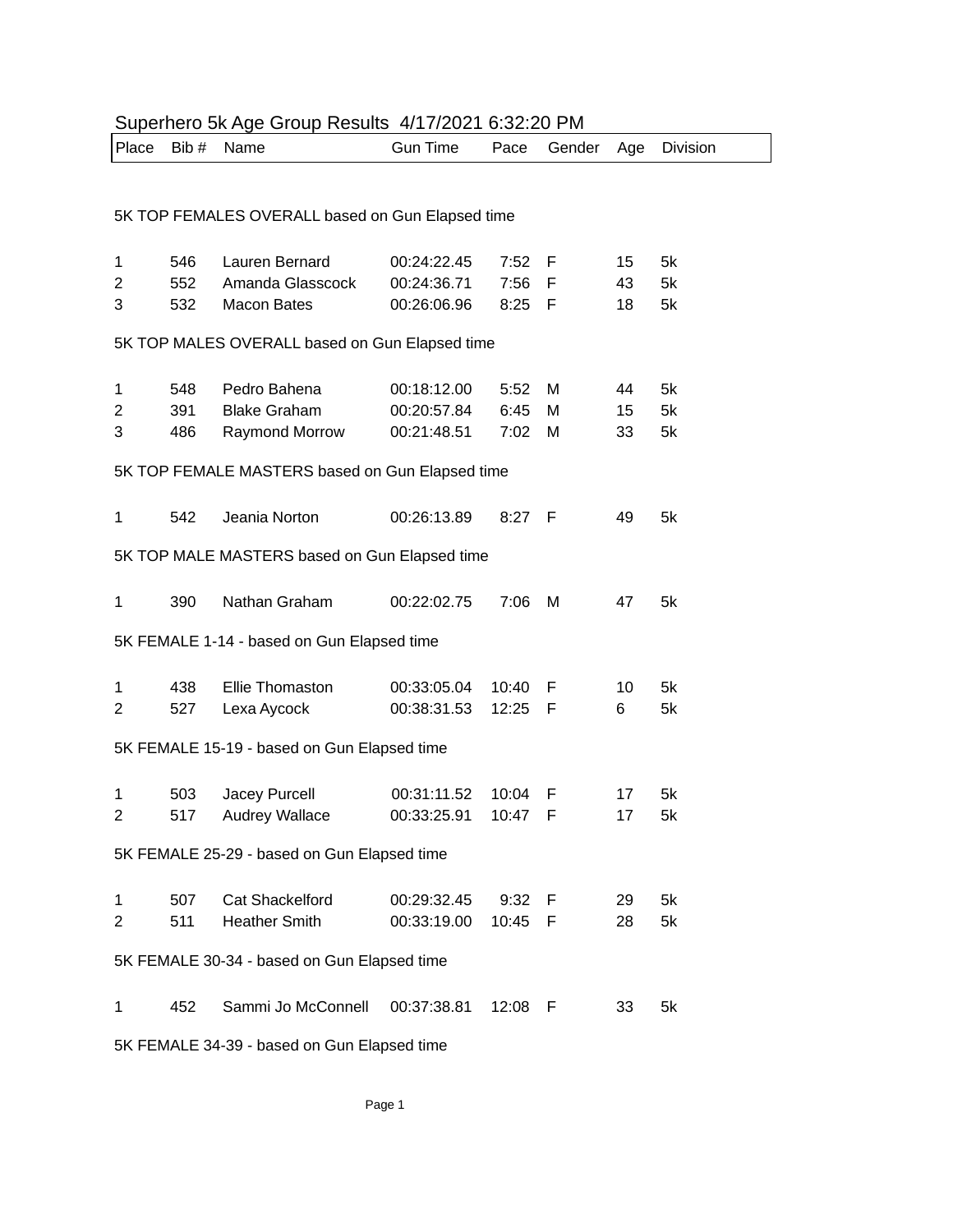| Place                                     | Bib#                                        | <b>Superingle Six rigger Sileup Troballo</b> The Fig. 0.02.2 Fig. 191<br>Name | <b>Gun Time</b> | Pace    | Gender | Age            | <b>Division</b> |  |  |
|-------------------------------------------|---------------------------------------------|-------------------------------------------------------------------------------|-----------------|---------|--------|----------------|-----------------|--|--|
| 1                                         | 539                                         | <b>Ester Warren</b>                                                           | 00:30:47.19     | 9:56    | F      | 37             | 5k              |  |  |
| 2                                         | 533                                         | Lindsey Kerr                                                                  | 00:31:15.53     | 10:05   | F      | 35             | 5k              |  |  |
|                                           |                                             |                                                                               |                 |         |        |                |                 |  |  |
|                                           | 5K FEMALE 40-44 - based on Gun Elapsed time |                                                                               |                 |         |        |                |                 |  |  |
| 1                                         | 499                                         | Stephanie Phifer                                                              | 00:27:41.04     | 8:56    | F      | 44             | 5k              |  |  |
| $\overline{2}$                            | 516                                         | <b>Emily Wallace</b>                                                          | 00:30:41.83     | 9:54    | F      | 43             | 5k              |  |  |
| 3                                         | 521                                         | <b>Jill Andrews</b>                                                           | 00:31:01.82     | 10:00   | F      | 40             | 5k              |  |  |
| 4                                         | 536                                         | <b>Heather Nipper</b>                                                         | 00:35:14.05     | 11:22 F |        | 44             | 5k              |  |  |
|                                           |                                             |                                                                               |                 |         |        |                |                 |  |  |
|                                           |                                             | 5K FEMALE 44-49 - based on Gun Elapsed time                                   |                 |         |        |                |                 |  |  |
| $\mathbf{1}$                              | 501                                         | Angie Purcell                                                                 | 00:39:20.84     | 12:41   | -F     | 47             | 5k              |  |  |
|                                           |                                             | 5K FEMALE 50-54 - based on Gun Elapsed time                                   |                 |         |        |                |                 |  |  |
|                                           |                                             |                                                                               |                 |         |        |                |                 |  |  |
| 1                                         | 505                                         | Casey Roberson                                                                | 00:44:06.15     | 14:14   | F      | 50             | 5k              |  |  |
| 2                                         | 439                                         | Melinda Malone                                                                | 00:44:10.83     | 14:15   | - F    | 52             | 5k              |  |  |
|                                           |                                             | 5K FEMALE 60+ - based on Gun Elapsed time                                     |                 |         |        |                |                 |  |  |
| 1                                         | 426                                         | Leslie Latterman                                                              | 00:30:16.15     | 9:46    | F      | 63             | 5k              |  |  |
| 2                                         | 393                                         | Joy Harbin                                                                    | 00:33:16.70     | 10:44   | F      | 61             | 5k              |  |  |
| 3                                         | 519                                         | Jan Woods                                                                     | 00:35:11.74     | 11:21   | F      | 72             | 5k              |  |  |
| 4                                         | 534                                         | Nancy Green                                                                   | 00:39:32.96     | 12:45   | F      | 69             | 5k              |  |  |
| 5                                         | 381                                         | Carla Cartwright                                                              | 00:42:24.63     | 13:41   | - F    | 61             | 5k              |  |  |
|                                           |                                             | 5K MALE 1-14 - based on Gun Elapsed time                                      |                 |         |        |                |                 |  |  |
|                                           |                                             |                                                                               |                 |         |        |                |                 |  |  |
| 1                                         | 537                                         | <b>Drew Nipper</b>                                                            | 00:28:46.07     | 9:17    | M      | 9              | 5k              |  |  |
| $\overline{c}$                            | 538                                         | Sawyer Nipper                                                                 | 00:28:58.99     | 9:21    | M      | $\overline{7}$ | 5k              |  |  |
| 3                                         | 437                                         | Parker Maharrey                                                               | 00:33:08.64     | 10:41   | M      | 9              | 5k              |  |  |
| 4                                         | 413                                         | Noah Jalla                                                                    | 00:39:26.87     | 12:43   | M      | 11             | 5k              |  |  |
|                                           |                                             | 5K MALE 25-29 - based on Gun Elapsed time                                     |                 |         |        |                |                 |  |  |
| 1                                         | 512                                         | <b>Austin Smith</b>                                                           | 00:25:41.06     | 8:17    | M      | 26             | 5k              |  |  |
|                                           |                                             | 5K MALE 30-34 - based on Gun Elapsed time                                     |                 |         |        |                |                 |  |  |
|                                           |                                             |                                                                               |                 |         |        |                |                 |  |  |
| 1                                         | 530                                         | Hunter Jackson                                                                | 00:30:24.17     | 9:48    | M      | 30             | 5k              |  |  |
| 5K MALE 34-39 - based on Gun Elapsed time |                                             |                                                                               |                 |         |        |                |                 |  |  |

## Superhero 5k Age Group Results 4/17/2021 6:32:21 PM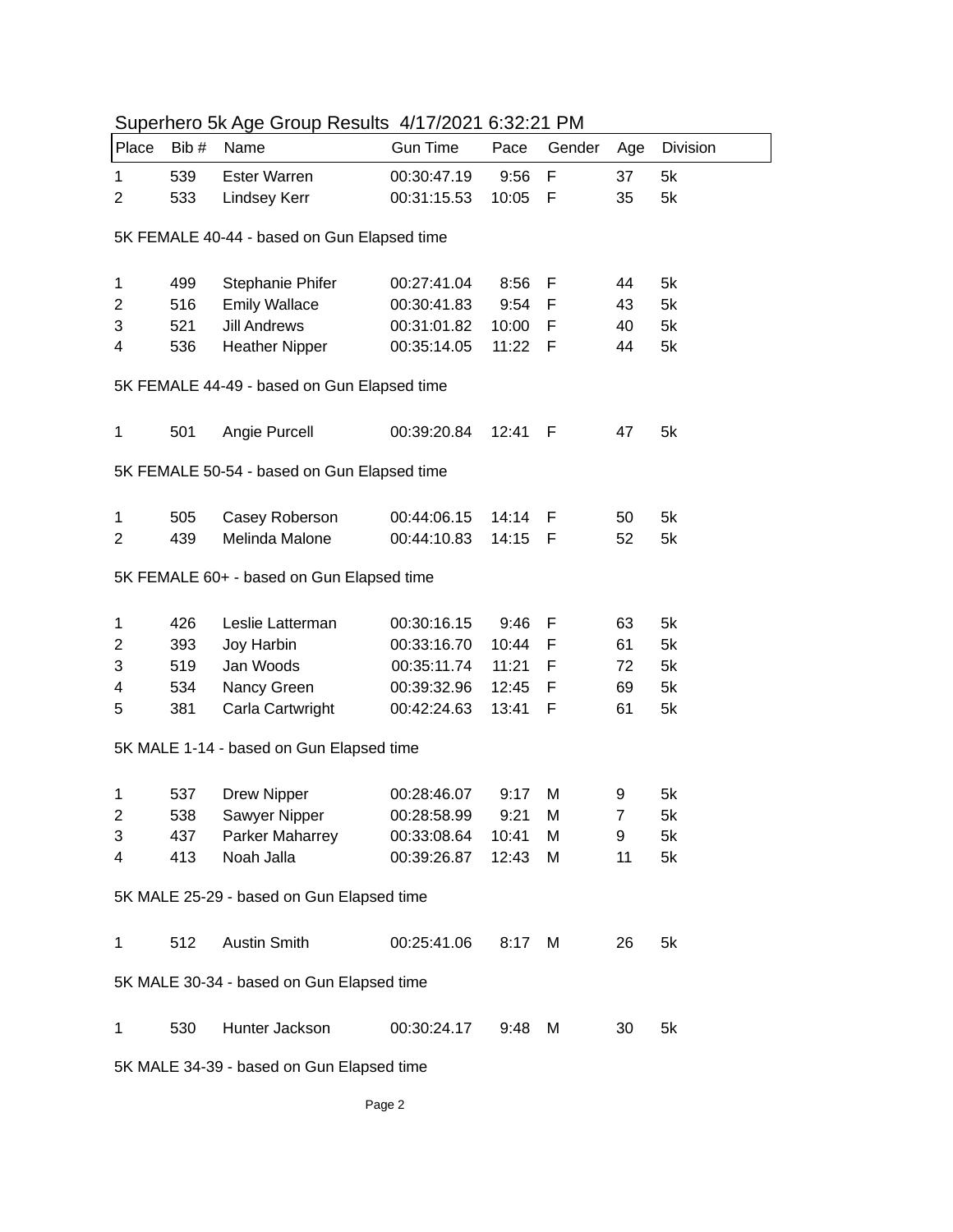| Place                                     | Bib#                                      | superiors on rigo Sroup Robalto 1717/2021 0.02.221 M<br>Name |                 |       |        |     |                 |  |  |  |
|-------------------------------------------|-------------------------------------------|--------------------------------------------------------------|-----------------|-------|--------|-----|-----------------|--|--|--|
|                                           |                                           |                                                              | <b>Gun Time</b> | Pace  | Gender | Age | <b>Division</b> |  |  |  |
|                                           |                                           |                                                              |                 |       |        |     |                 |  |  |  |
| 1                                         | 550                                       | Cesar Sanchez                                                | 00:25:52.23     | 8:21  | M      | 35  | 5k              |  |  |  |
| 2                                         | 556                                       | Kyle Buchanon                                                | 00:28:59.70     | 9:21  | M      | 38  | 5k              |  |  |  |
| 3                                         | 432                                       | <b>Trey Maharrey</b>                                         | 00:33:07.48     | 10:41 | M      | 39  | 5k              |  |  |  |
| 4                                         | 531                                       | Josh Aycock                                                  | 00:38:33.15     | 12:26 | M      | 37  | 5k              |  |  |  |
| 5                                         | 451                                       | James Marsh                                                  | 00:40:02.93     | 12:55 | M      | 37  | 5k              |  |  |  |
| 6                                         | 386                                       | <b>Andrew Gatlin</b>                                         | 00:41:35.47     | 13:25 | M      | 39  | 5k              |  |  |  |
|                                           | 5K MALE 40-44 - based on Gun Elapsed time |                                                              |                 |       |        |     |                 |  |  |  |
|                                           |                                           |                                                              |                 |       |        |     |                 |  |  |  |
| 1                                         | 544                                       | <b>Brad Bernard</b>                                          | 00:24:22.68     | 7:52  | M      | 43  | 5k              |  |  |  |
| 2                                         | 535                                       | James Nipper                                                 | 00:38:41.78     | 12:29 | M      | 41  | 5k              |  |  |  |
| 3                                         | 559                                       | Dan Marsh                                                    | 00:40:02.45     | 12:55 | M      | 43  | 5k              |  |  |  |
|                                           |                                           | 5K MALE 44-49 - based on Gun Elapsed time                    |                 |       |        |     |                 |  |  |  |
|                                           |                                           |                                                              |                 |       |        |     |                 |  |  |  |
| 1                                         | 549                                       | Jorge Otzoy                                                  | 00:24:50.30     | 8:01  | M      | 49  | 5k              |  |  |  |
| $\overline{2}$                            | 523                                       | Joel Andrews                                                 | 00:25:47.68     | 8:19  | M      | 48  | 5k              |  |  |  |
| 3                                         | 399                                       | Jeffrey Holmes                                               | 00:26:56.98     | 8:41  | M      | 47  | 5k              |  |  |  |
| 4                                         | 412                                       | Javeed Jalla                                                 | 00:40:03.88     | 12:55 | M      | 45  | 5k              |  |  |  |
|                                           |                                           |                                                              |                 |       |        |     |                 |  |  |  |
|                                           |                                           | 5K MALE 50-54 - based on Gun Elapsed time                    |                 |       |        |     |                 |  |  |  |
| 1                                         | 553                                       | Kyle Brown                                                   | 00:24:08.28     | 7:47  | M      | 53  | 5k              |  |  |  |
| 2                                         | 543                                       | Derek Berry                                                  | 00:27:14.71     | 8:47  | M      | 50  | 5k              |  |  |  |
|                                           |                                           |                                                              |                 |       |        |     |                 |  |  |  |
| 5K MALE 54-59 - based on Gun Elapsed time |                                           |                                                              |                 |       |        |     |                 |  |  |  |
| 1                                         | 497                                       | <b>Benny Phifer</b>                                          | 00:22:55.31     | 7:24  | M      | 58  | 5k              |  |  |  |
| 2                                         | 518                                       | <b>JB White</b>                                              | 00:26:30.66     | 8:33  | M      | 58  | 5k              |  |  |  |
| 3                                         | 551                                       | Steven Cohen                                                 | 00:35:07.93     | 11:20 | M      | 59  | 5k              |  |  |  |
|                                           |                                           |                                                              |                 |       |        |     |                 |  |  |  |
| 5K MALE 60-64 - based on Gun Elapsed time |                                           |                                                              |                 |       |        |     |                 |  |  |  |
| 1                                         | 478                                       | <b>Gary Morris</b>                                           | 00:26:55.34     | 8:41  | M      | 60  | 5k              |  |  |  |
| 2                                         | 555                                       | James Counts                                                 | 00:27:09.46     | 8:45  | M      | 61  | 5k              |  |  |  |
| 3                                         | 380                                       | Ronnie Cartwright                                            | 00:29:02.45     | 9:22  | M      | 64  | 5k              |  |  |  |
| 4                                         | 420                                       | David Latterman                                              | 00:32:27.77     | 10:28 | M      | 64  | 5k              |  |  |  |
| 5                                         | 506                                       | Daniel Seaman                                                | 00:34:49.97     | 11:14 | M      | 63  | 5k              |  |  |  |
|                                           |                                           |                                                              |                 |       |        |     |                 |  |  |  |
| 5K MALE 65+ - based on Gun Elapsed time   |                                           |                                                              |                 |       |        |     |                 |  |  |  |
| 1                                         | 540                                       | Keith Hallmark                                               | 00:27:14.71     | 8:47  | м      | 65  | 5k              |  |  |  |

## Superhero 5k Age Group Results 4/17/2021 6:32:22 PM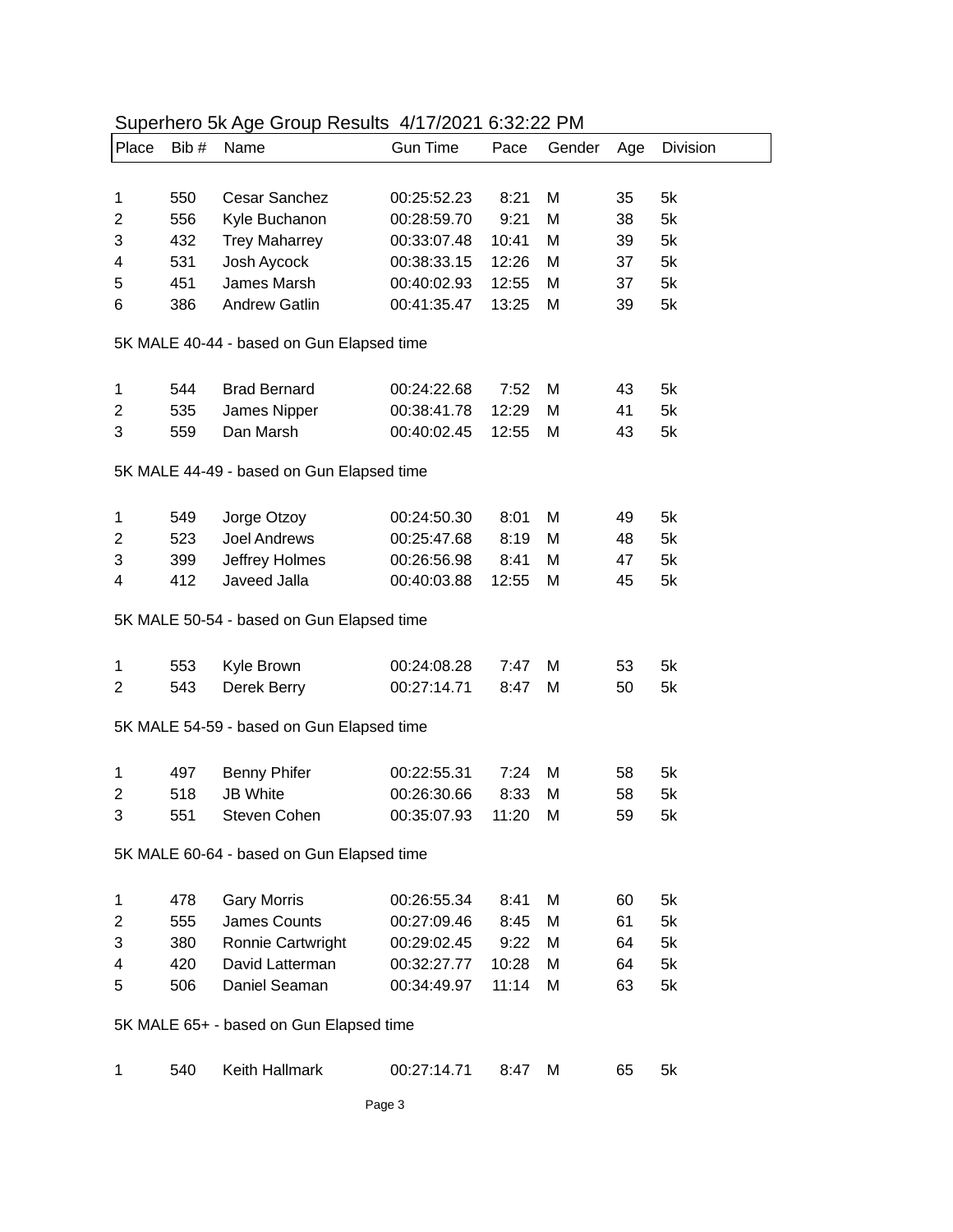| <b>Superiors</b> on rigo Sroup Robard MillEUL 6.02.201 M |                  |                 |                                   |  |  |     |      |  |  |
|----------------------------------------------------------|------------------|-----------------|-----------------------------------|--|--|-----|------|--|--|
|                                                          | Place Bib # Name |                 | Gun Time Pace Gender Age Division |  |  |     |      |  |  |
| $2^{\circ}$                                              |                  | 515 Stan Walker | 00:35:05.95 11:19 M               |  |  | 70. | - 5k |  |  |

## Superhero 5k Age Group Results 4/17/2021 6:32:23 PM